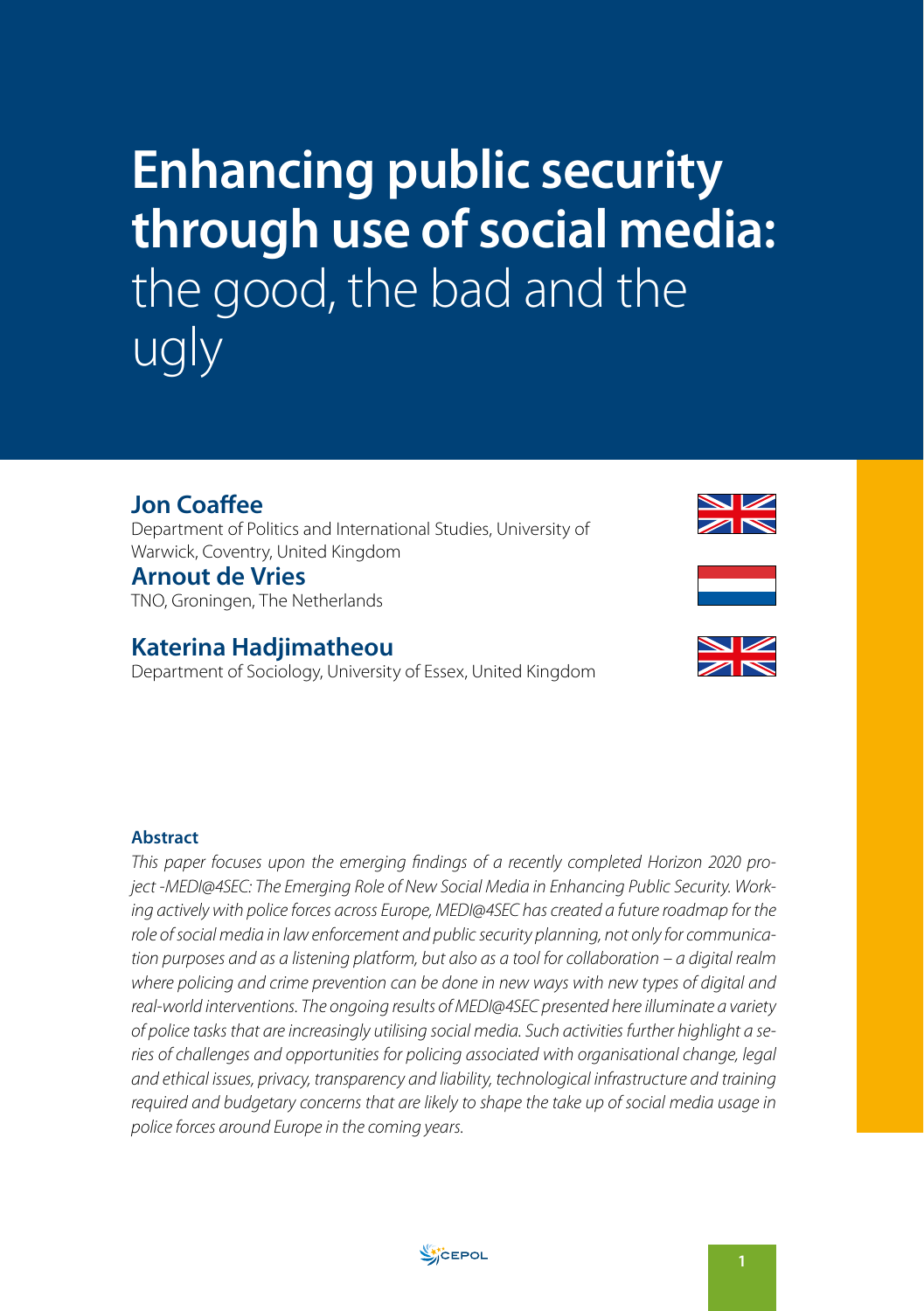**Keywords:** *social media, ethics, community policing*

#### **Introduction**

*Nothing will ever replace good old fashioned police work, but Facebook and Twitter have been like a tool on our belt, in some ways it can help them in their investigations and in some ways it can hinder - Bill Bratton (Former NYPD Commissioner)*

This paper focuses upon the emerging findings of a recently completed Horizon 2020 project -MEDI@4SEC: The Emerging Role of New Social Media in Enhancing Public Security<sup>1</sup>. Working actively with police forces across Europe, MEDI@4SEC has advanced a future roadmap for the role of social media in law enforcement and public security planning, not only for communication purposes and as a listening platform, but also as a tool for collaboration – a digital realm where policing and crime prevention can be done in new ways with new types of (digital and real world) interventions (Foster, 2016). The MEDI@4SEC project has addressed three key questions which are illuminated in this paper: How and why new forms of social media currently are being adopted and used by policing, public security planners and citizens; how social media use amongst law enforcement authorities should evolve in the future and influence operational practices and requirements; and what the social, ethical, legal and data protection implications are of this increased use of social media by the police.

Social media is omnipresent and have become powerful mechanisms driving social, and economic change. New and emerging forms of social media (e.g. Twitter, Facebook, You-Tube, Instagram and others) are open, distributed, digital communication platforms that enable individuals and communities of users to create and share information and ideas worldwide. Social media allows the fast sharing of user generated content, facilitating communication on a many-to-many basis, providing the ability for personalization and anonymity and allowing use anytime and anywhere (De Vries and Smilda, 2014; Bartlett et al 2013). Specifically, in relation to policing, social media allows law enforcement authorities and others involved with public security to ask for information from, send information instantaneously to and interact with a range of civil society groups as well as providing a monitoring and intelligence gathering function (Schneider, 2016).

<sup>1</sup> This paper draws from studies conducted during the Medi@4sec project which was funded from the European Union's Horizon 2020 Programme for research under grant agreement no 700281. The collaborative work of all consortium partners in this paper is acknowledged, details of which can be found at [www.](http://www.media4sec.eu) [media4sec.eu](http://www.media4sec.eu). The work of the project, including a range of detailed research reports on themes explored in this paper can also be found on this website. Follow @media4sec on twitter for further updates.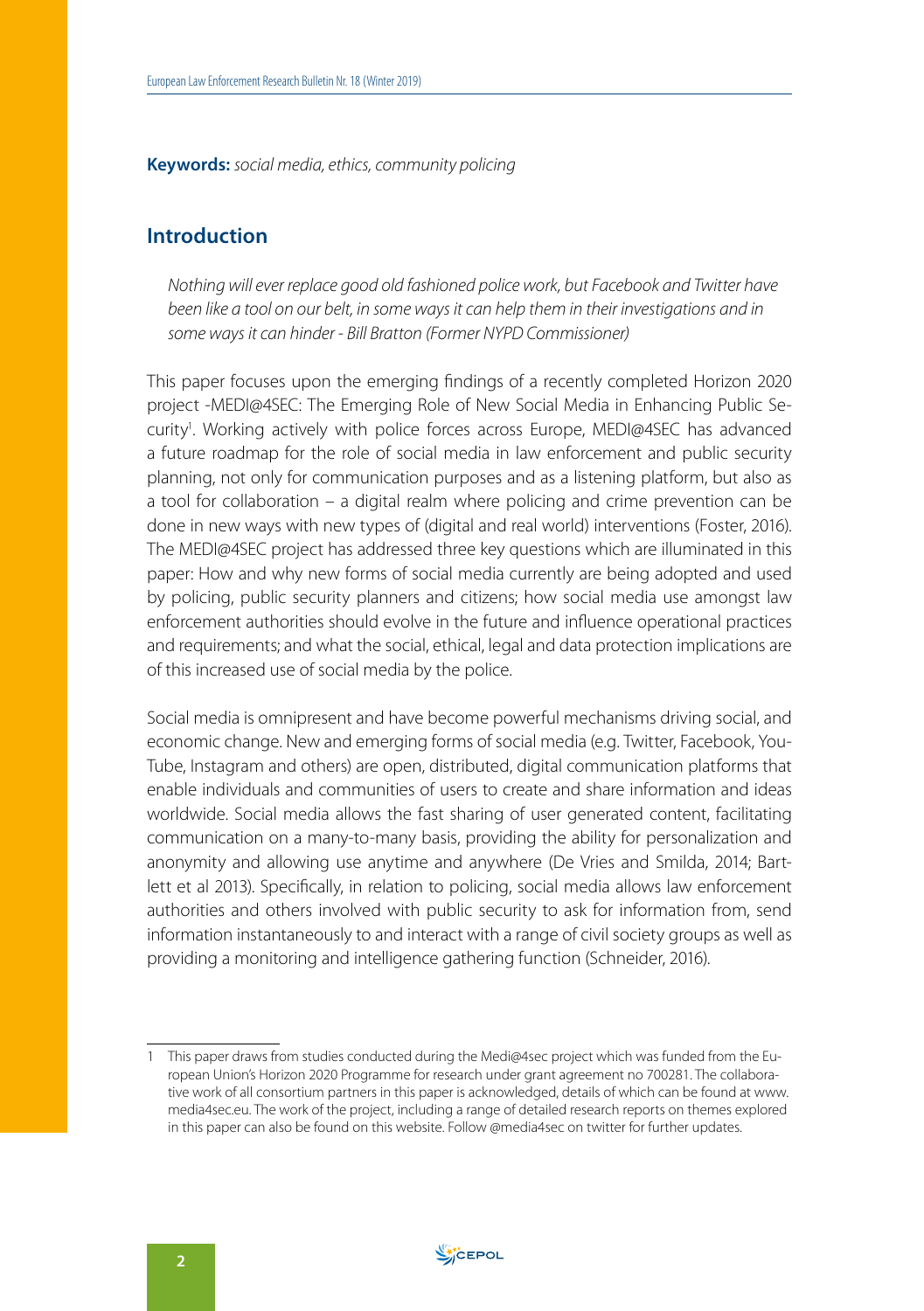#### **The growing role of social media in policing tasks**

The MEDI@4SEC project focuses upon understanding the opportunities, challenges and ethical considerations of enhancing social media use for public security: the good, the bad and the ugly. The good comprises using social media for problem solving, fighting crime, decreasing fear of crime and increasing the quality of life. The bad is the increase of digitised criminality and terrorism with new phenomena emerging through the use of social media, particularly on the dark web. The ugly comprises the grey areas where trolling, cyberbullying, threats, or live video-sharing of tactical security operations and the propagation of rumours are phenomena to deal with during incidents. Making use of the possibilities that social media offer - including smart 'work-arounds' - while respecting privacy, legislation and ethics is not an easy task.

This changing situation raises a series of challenges and possibilities for overall policing and has impacted upon a range of specific policing tasks, notably around communication, engagement and community policing, response to emergencies and crisis, surveillance and, criminal investigations and intelligence gathering. In terms of *communication and engagement* social media has changed the landscape of policing communication drastically (Goldsmith, 2015) enabling everyone to send information or ask questions to anyone, instantaneously and at minimal costs. This is true for both internal police communications as well as increasing accessibility of policing services for citizens. The twoway engagement with the public is a tangible benefit of social media. In stimulating engagement between police and community, social media adds legitimacy and knowledge to many police tasks and can offer a great opportunity to reach target groups who traditionally are hard to reach. In response to a reduction in 'on the beat' policing, individual police officers are increasingly using social media to enhance their visibility and reassure the public that they are active in an area, as well as making it easier for the public to contact them. In this way, increased social media communication can lead to increased transparency and increases in perceived police legitimacy and reputation (Meijer and Thaens, 2013; Grimmelikhuijsen, & Meijer, 2015).

Conversely, social media can also damage reputation, for example in cases where the misbehaviour of police officers is recorded and shared through social media. Though fruitful for different purposes, communication using social media thus generates challenges and training needs for police forces. One challenge with communication via social media is finding the right tone for the conversation. Information needs to be relevant and useful for citizens, otherwise the public might be left with the impression that the police are not spending their time effectively. There are different ways for police forces to communicate via social media; some try to be more personal and others more formal. Many studies highlight that the public would like to see more engagement (two-way interaction), while current practice in many countries sees the police use social media mostly to

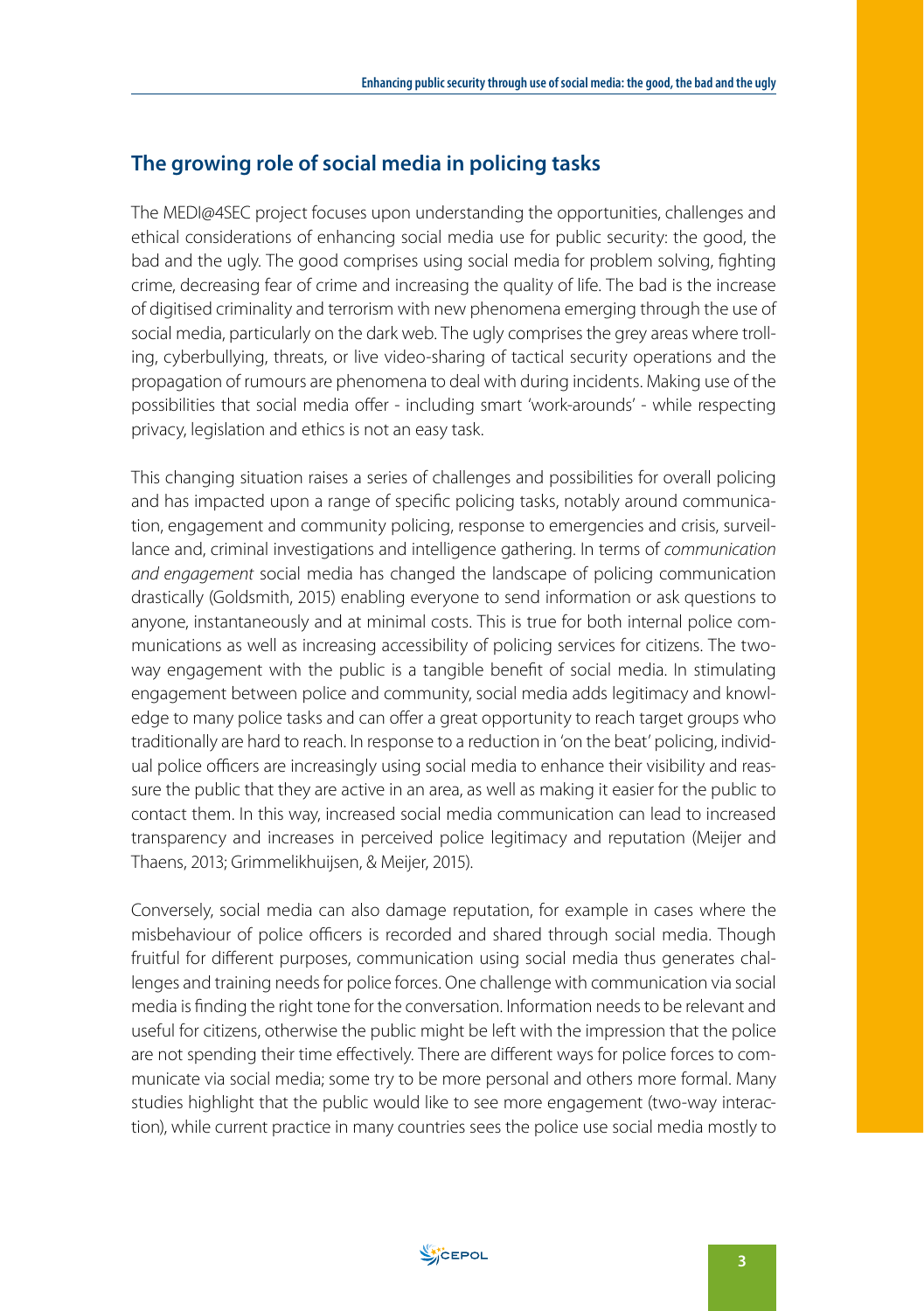send or gather information for fear of misusing it and getting censured, and *not* for fully interacting with the public (Heverin & Zach, 2010).

Social media can furthermore stimulate *community policing*, by enabling all employees in a police organization to have fast and (almost) autonomous contact with citizens (Lieberman et al., 2013; Meijer & Thaens, 2013). In theory, better communication enables 'active citizenship' which itself enhances effective community policing in ways that allow citizens give the police information through social media and in some cases help with investigations (De Vries & Smilda, 2014). Neighbourhood police officers for example, often use Twitter and Facebook extensively to obtain information from their community. Social media can also be used to motivate the crowd to volunteer. For example, the restoration of public places that have been affected by riots or demonstrations, as seen in the 'clean up' after the London 2011 riots (Procter et al 2013). Another way for the community to stimulate community policing is by organizing 'neighbourhood watch' through a WhatsApp group or a commercial service like Nextdoor (De Vries, 2016). Such community policing practices are not unproblematic. Challenges may arise around privacy and vigilantism, posing critical ethical questions about the roles and responsibilities of citizens who get involved in crime prevention (Huey at al.  $2012$ )<sup>2</sup>. .

A further core police task that increasingly utilises social media is *responding to emergencies, incidents and crises*. In the case of an emergency, incident or crisis, community members need to be able to contact and inform the police quickly, and the police need to achieve situational awareness in a short space of time. An array of mobile apps have also been launched to warn bystanders of incidents and enable them to act as first responders. However, using social media to alert police to an emergency situation is complex and challenging. It requires the public to respond quickly and for police forces to have appropriate technical systems that can interpret and act upon the data received. In the case of larger incidents, police officers can use social media to warn and inform large number of citizens simultaneously by sending a small number of messages that then get spread. For example, during the Christchurch earthquake in New Zealand and the flooding in Queensland, Australia, (both 2011) social media was the primary medium to broadcast information. After the recent spate of urban terrorist attacks across Europe social media was used to share information with the community and to keep them informed about the ongoing incident (Coaffee, 2017). During a crisis, social media is not only a helpful communication tool but also enables police to gather and analyse a lot of information in a short time period. However, social media also causes problems for police responding



<sup>2</sup> Helped by scientific research of funded through the EU Horizon 2020 programme police forces are now discussing the next generation of community policing, allowing them to engage with virtual instead of just local communities and shifting from citizen participation (where citizens volunteer to join police activities) to police participation (where police joins activities initiated by the public). See for examples the INSPEC2T, Trillion, Unity and CityCop projects.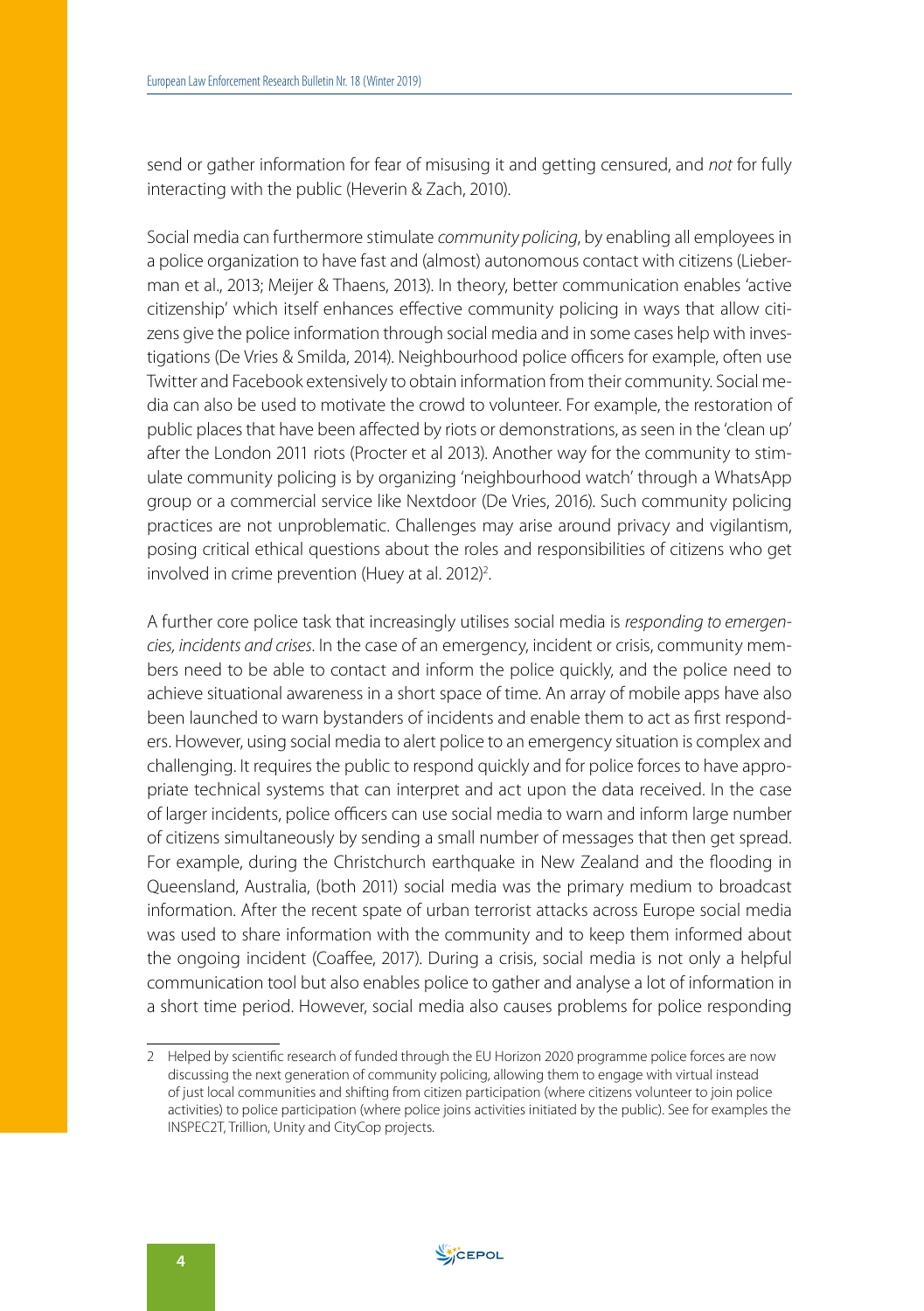to incidents in terms of having to expend a lot of time and resources quelling rumours whilst an event is ongoing, which can cause considerable disruption to policing activities and in some cases compromise attempts by police to track suspects as they move away from the scene of an incident (ibid).

*Surveillance* tasks can be significantly affected by social media and aid the police in preventing unrest and signalling suspicious situations. By monitoring social media alongside other sources such as CCTV, police can better get to know certain communities and their behaviours and pick up leads of potential incidents or planned criminal activity. Emerging research has highlighted that analysing large numbers of tweets can improve crime prediction, help make deployment decisions and increase effective allocation of resources (Gerber, 2014). However, police must know how to effectively monitor these types of communications in order to gauge the mood of a crowd, assess whether threats of criminal activity are developing and to stay apprised of any plans by large groups of people to move to other locations. The emerging challenge in policing of using social media for online 'surveillance', particularly of monitoring terrorist groups who use social media to radicalise and recruit, illuminates the scale of the challenge facing police forces both in terms of technical equipment requirements and also in training to better be able to analyse social media. For example, in the aftermath of a serious incident, police can "mine" social networking sites to identify victims, witnesses, and perpetrators that which requires getting hold of the provenance of messages, understanding where the information is coming from and if it can be trusted.

The police task of tracking down the offenders of crimes - criminal *investigation* - increasingly utilises social media to achieve its goals. By leaving traces on social media criminals turn it into a potentially rich source of incriminating information that can be collected and analysed in accordance with legal protocol. Overall, social media has proved to be helpful in solving crimes. This has often involved regularly visiting and monitoring of certain sites that are infamous for being used to facilitate criminal activity (e.g. the dark web) and those which allow or stimulate hate propaganda. However, increasingly, police officers are seeking to translate existing legal frameworks, developed for police operations in the physical world into digital legal frameworks because the crucial legal framework for investigations on social media is missing (Denef, et al., 2012). Therefore, the challenge for online investigation is to obtain accurate data legally from the different social media networks, which have different methods of sharing data (or not sharing) with the police.

The police further use social media for *intelligence operations*. The speed of social media provides a crucial advantage when appealing for witnesses, or, information or looking for missing persons. For example, social media can be used to assist with missing persons' inquiries by enabling the police to harness the 'wisdom of the crowd' (Denef et. al., 2012). But although social media can be helpful in intelligence gathering, it also brings forward

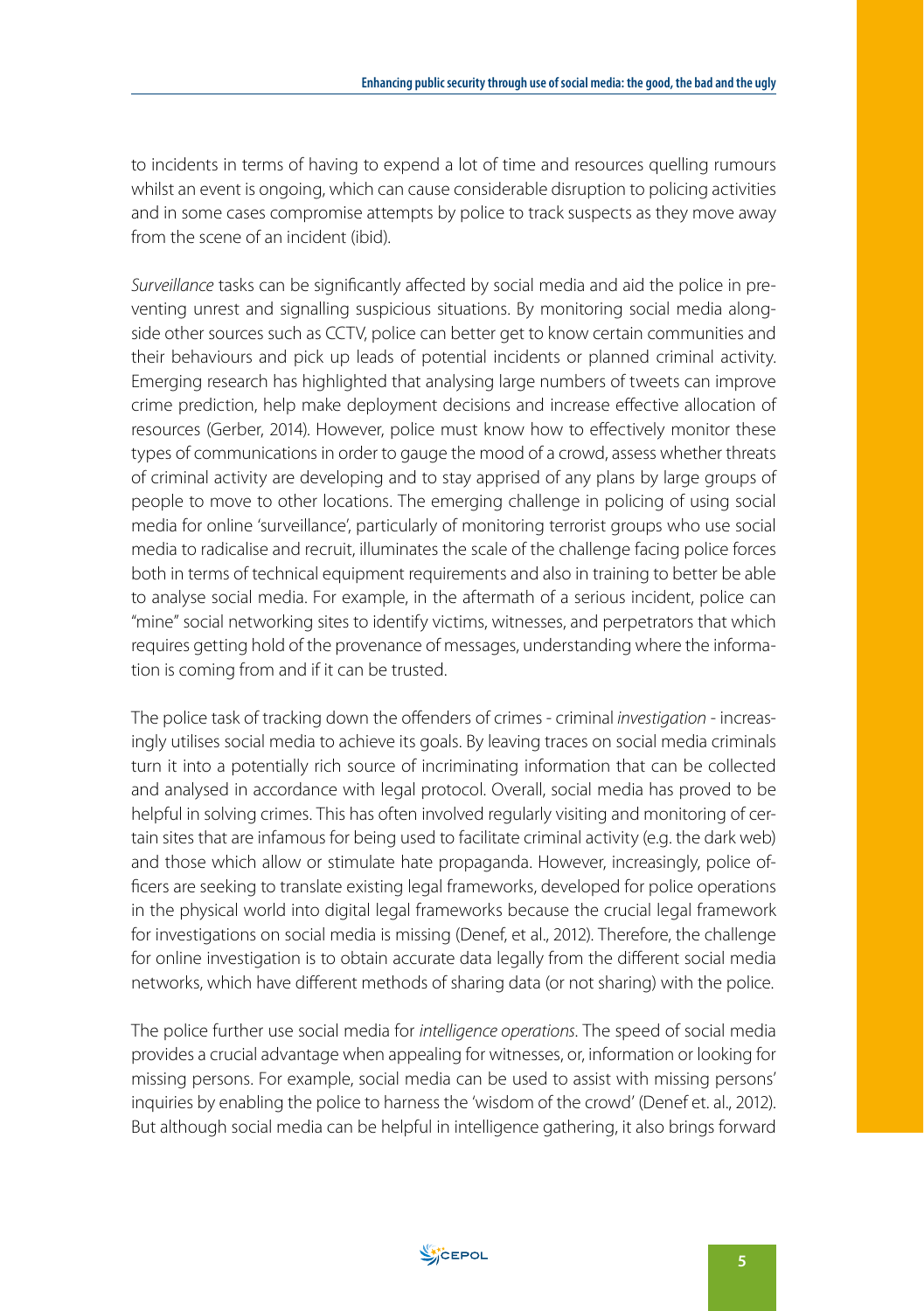challenges concerning the veracity of the intelligence obtained (Kumar 2013). Identifying credible information from rumours and speculation is proving increasingly difficult. Filtering and identifying the useful information in a situation of information overload often creates provenance and trust issues.

#### **Challenges and opportunities of social media use in practice**

During the course of the MEDI@4SEC project we have investigated the enactment of these different policing tasks though a series of thematic workshop where a range of policing and non-policing stakeholders have discussed and debated the key challenges and opportunities of using social media in these different practice contexts.

Firstly, our workshop on *Do-it-yourself (DIY) policing* questioned the general division of responsibilities and legitimate power between citizens and police. For some policing activities a key question is about how to cooperate with citizens, when to take control and how to avoid negative effects. For example, there is a growing trend of citizens taking coordinated action in places where there is a perception that public security falls short or fails, for example with the growth of so-called 'paedophile hunting' (Jamieson, 2016). This leads to the question of whether DIY policing can actually assist police operations. Whilst some European police forces have taken concerted efforts to co-create safety jointly with citizens, DIY policing does raise a range of delicate ethical questions. Empowered citizens have the means to fight injustice and produce desirable change, while at the same time they can also create great harm when acting irresponsibly or taking the law into their own hands.

Secondly, we looked at the opportunities and challenges for social media use within the context of *riots and other mass gatherings* and in particular the role social media played in monitoring, signalling and communicating with the public during such events (see for example Archie, 2016; Mair, 2016 for terrorist attacks). In such situations, the rapid adoption of social media has assisted in the organization and coordination of the event itself, as well as its policing. This raises key questions about authoritatively communicating with the public in such situations and the advancement of a communication strategy to ensure the uniform use of social media by authorities in a positive, friendly, instructive and helpful tone to promote citizen engagement, collaboration and trust. Such interactive communication can provide a substantial resource that can aid situation awareness but should be done in an ethically aware way that protects data privacy and avoids spreading unsubstantiated rumours.

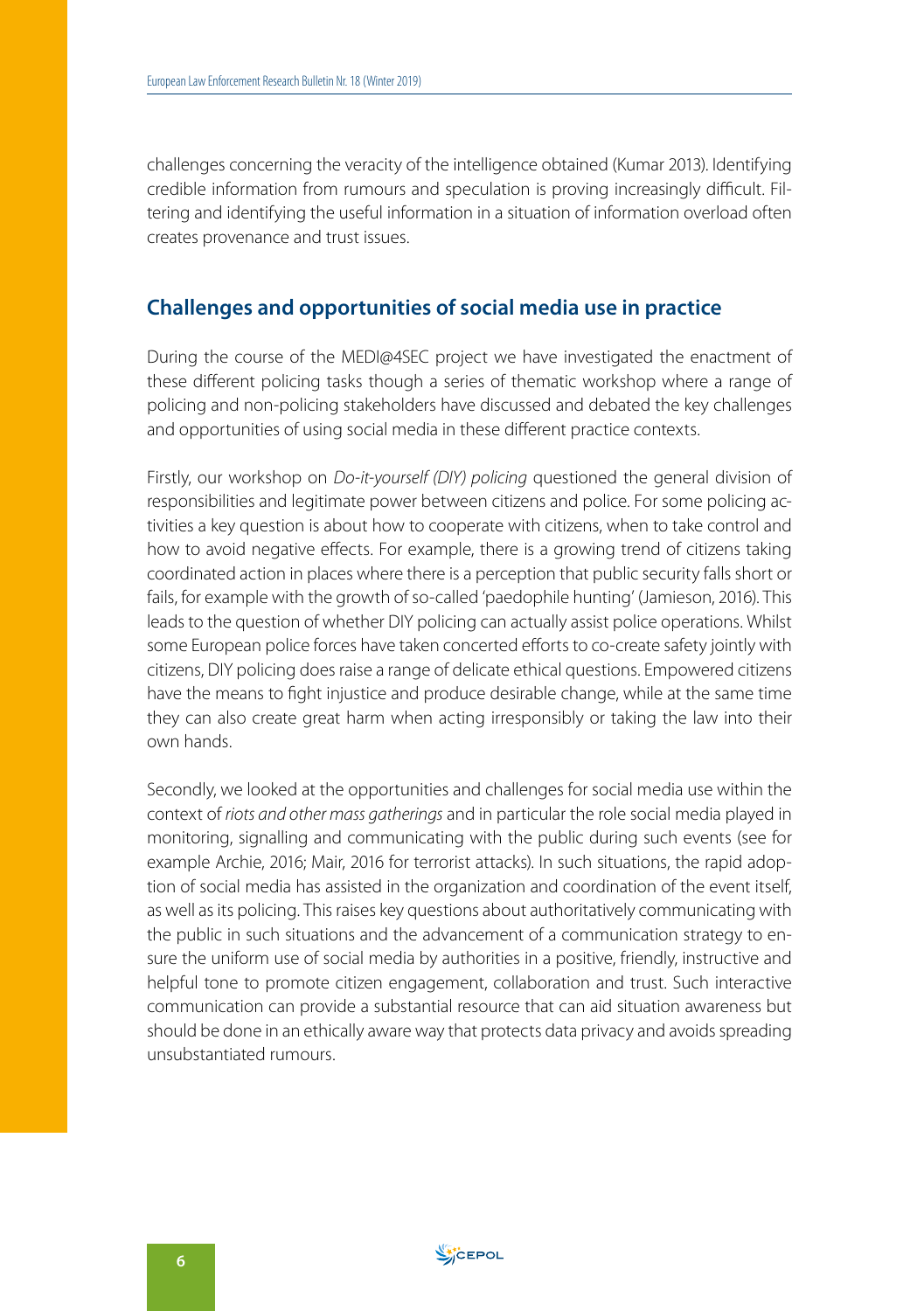Thirdly, we focused upon the *everyday policing of public security*, including cooperation with citizens via social media as part of new models of 'community policing'. The transformed communication and information habits brought forth by social media, provides policing with new opportunities for intelligence sources and platforms to communicate as well as enhance their local crime prevention strategies (Ruddell and Jones, 2013; LexisNexis, 2014). But how can community policing initiatives supported by social media best contribute to the everyday management of security? And how can policing advance a unified, consistent approach to modern technology usage, incorporating specialized staff, budget dedicated to innovation and defining a clear legal framework and procedural protocols?

The fourth and fifth themes explored focused upon newly emerging areas of policing: *dark web investigations* and *trolling*. Historically, technology has revolutionized policing practices but more recently it has also facilitated criminality with the Dark Web emerging as a key space for 'high tech' (organized) cybercrimes linked, for example, to cryptomarket-related crime or the distribution of extremist material, that raises a number of issues for police forces to consider: keeping one step ahead of the cyber-criminal; assessing the balance between freedom of speech and crime facilitation with regard to dark web content; as well as issues of jurisdiction that is forcing co-ordinated international efforts to be put in place (Bryant, 2014; Trottier, 2015). With regard to *trolling* – broadly understood to include cyberbullying, cyberhate, cyberstalking, cyberharassment, revenge porn, sextortion, naming and shaming and flaming – European police forces are coming to terms with its legal status - something which differs from jurisdiction to jurisdiction and from act to act. The relationship between the formal policing of trolling by police and community-driven counter-trolling actions is also coming under scrutiny with questions being asked about where the responsibility – both legal and moral – for intervention lies. It also poses questions about how police can improve their human and technological resources to intervene in trolling effectively, and what legal and policy frameworks should be developed to assist and facilitate the countering of trolling. For both dark web and trolling activities there is also a broader question about the role which social media providers should play in policing illegal activity, extremist material and online abuse, in large part because it happens on their platforms and because they have the discretion to remove material. These questions have recently been tested in Germany through the introduction of the controversial Netzwerkdurchsetzungsgesetz (NetzDG) law which came into force in January 2018 and requires more effective policing of social media after several high-profile cases in which inappropriate material was being spread via the German arms of prominent social media firms.<sup>3</sup> However, adjudicating on what falls foul of hate-speech laws and what is legitimate freedom of expression is proving difficult to decipher.



<sup>3</sup> The new law gives the networks 24 hours to act after they have been told about law-breaking material (BBC, 2018).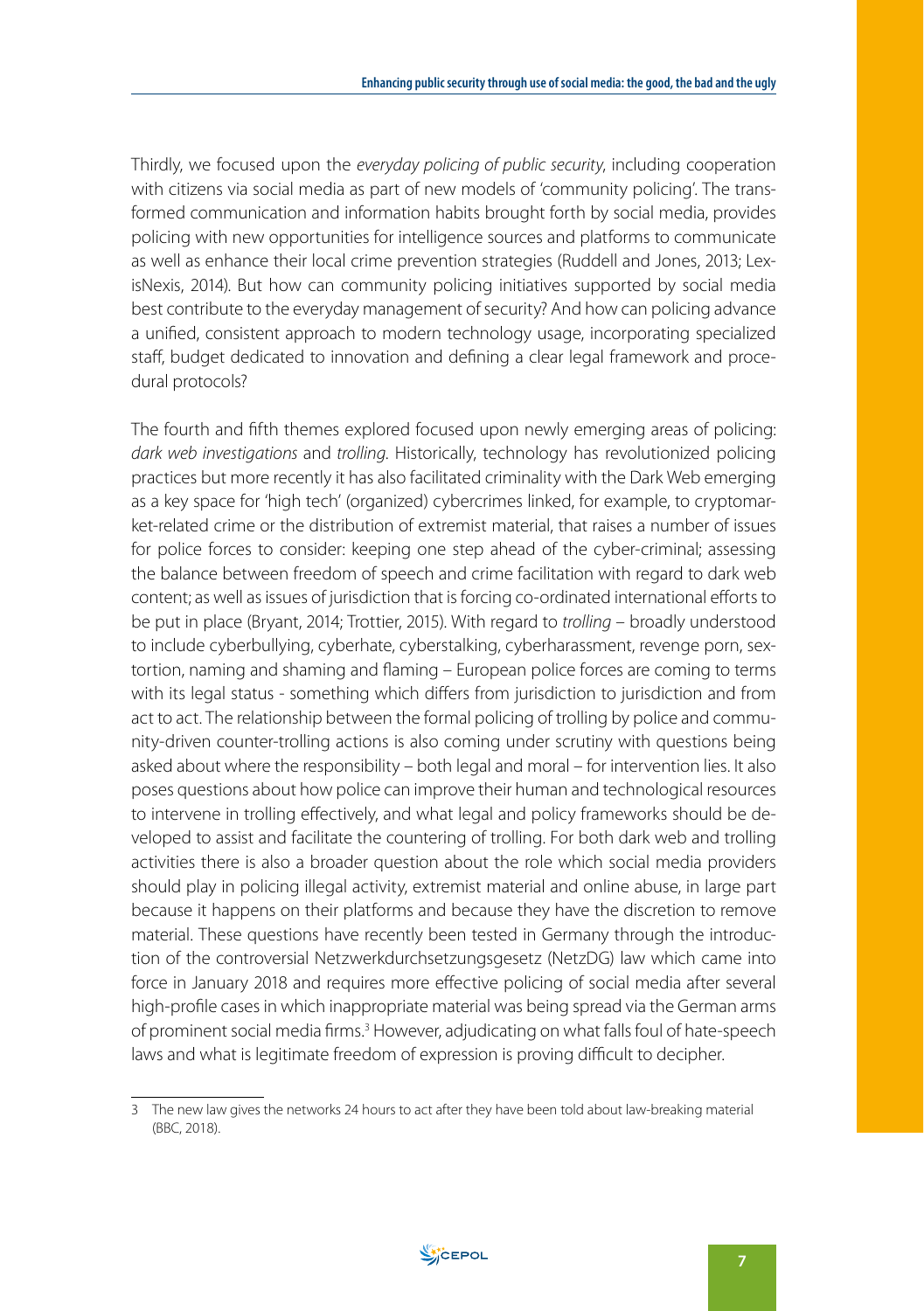The sixth theme we focus on cross cuts the others and highlights *innovative market solutions* and new commercial products for including social media in police work. To digest, analyse, expand and share the valuable information on social media for policing, constant innovations are required in order to meet expanding and complex needs. Such applications should not only aim to increase the effectiveness of policing operations with fast and accessible formats but do so in ways that respect data protection regulations. Ethical and societal considerations and privacy by design technologies thus need to be at the forefront of new solutions to ensure police use of social media cannot be above the law.

#### **Emerging trade-offs in police use of social media**

The 2017 UK Home Affairs Committee inquiry into *Policing for the future: changing demands and new challenges* noted that advances in technology and notably social media have 'led to the emergence of new forms of crime, and have enabled other crimes to move online, changing their nature and impact on victims and communities. Technological change has also generated new opportunities for the police at a time of increasing focus on efficiency and innovation' (HAC, 2017). Given the predicted future state of policing across Europe, many police organizations adopting social media consider the usage very fruitful for different purposes in their operational tasks and organizational goals (de Smet 2012). Whilst the use of social media has brought forward tremendous benefits, there are significant challenges and trade-offs. Most immediately, and from a resourcing perspective, being present on and using data from social media takes a lot of time effort and in many cases specialist equipment/tools, a conflict with Europe-wide cutting of police-budgets (The Police Foundation, 2014).

A further emerging challenge concerns significant issues of ethics and law particularly with regard to data sharing and privacy that have not traditionally been a major concern for police forces. This is leading to ongoing discussion about the need for guidelines or codes of conduct to adhere to or consider before individual police offices tweet or share Facebook messages (Mulder, 2018). Whilst the social media platforms utilised by policing can facilitate communication, interaction and participation on an unprecedented scale and deliver security more effectively and efficiently, all that glitters is not gold. Social media is also the catalyst and conduit for abusive communication, for the grooming of children for sexual exploitation, for terrorist recruitment and for a range of other unethical and illegal activities. Moreover, anonymity and encryption can help some criminals act with impunity. And, although everyone agrees that police should take measures to detect, prevent and prosecute such behaviour, such measures are often controversial, risking disproportionate interference with freedom of expression or privacy, or the unwarranted visitation of suspicion on innocent individuals or groups. Inaccurate or incom-

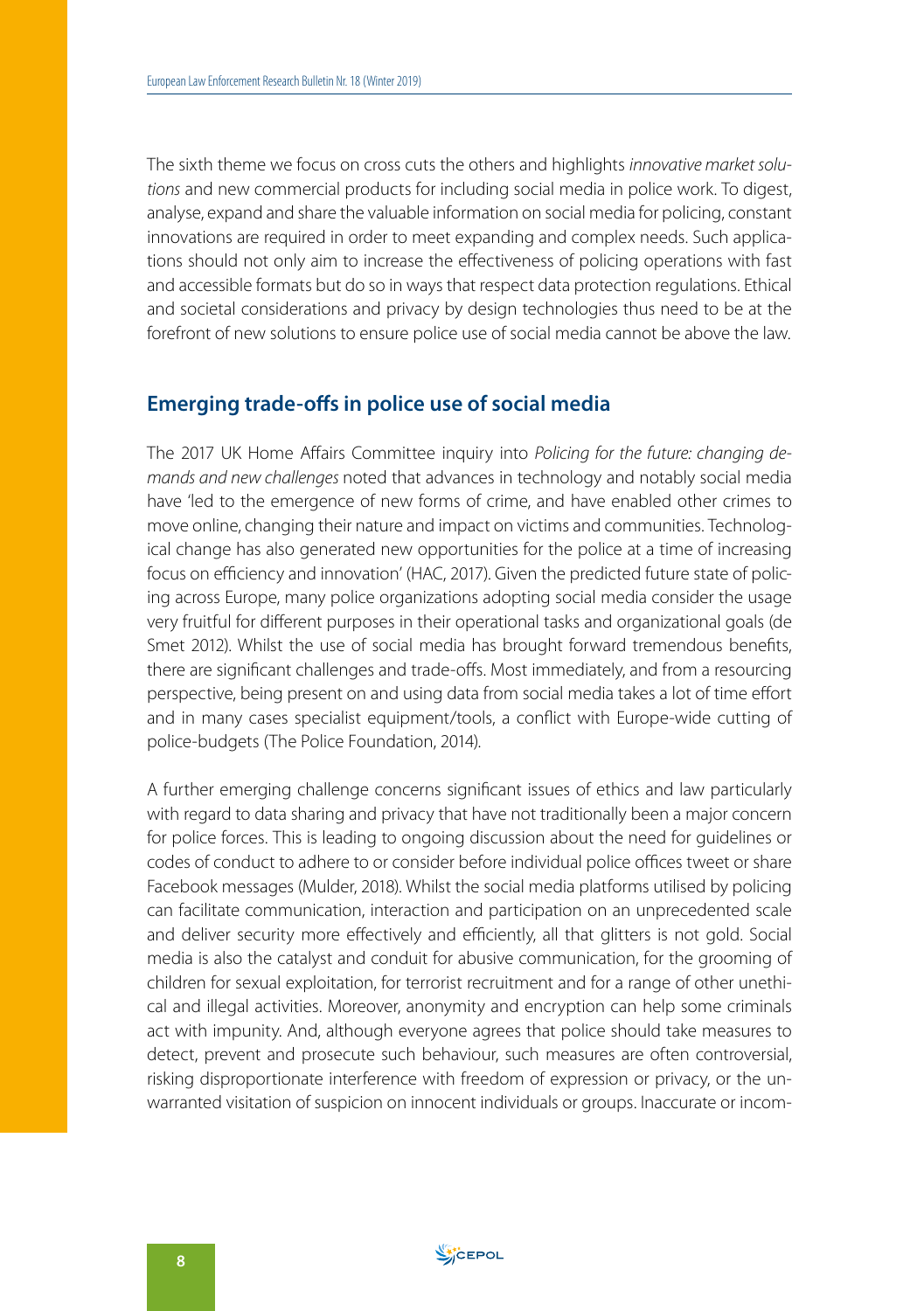plete information and the problematic inferences about people's criminality that follow can further result in disproportionate monitoring or even unfair criminalization.

It is therefore important that police adopting social media as a core activity address how such tools can address risks of bias, such as in the patterns of language that it flags as suspicious and what safeguards can be built in to prevent their misuse. In a recent example from the USA, responses to freedom of information requests from the American Civil Liberties Union have revealed that data mining companies that marketed products specifically to target activists of colour or religion have had contracts with a number of police forces. In these instances data from Twitter, Instagram and Facebook was used to surveil, monitor and track protest groups, including the Black Lives Matter campaign and Muslim protestors using specific hashtags such as #MuslimLivesMatter (Cagle, 2016; Perez, 2018).

Balancing the detection and prosecution of crime with ethical concerns is emerging as a core tension within social media use in policing. Through the MEDI@4SEC project we have identified a range of issues with police use of social media that could possibly subvert European ethical and legal norms of democracy. These issue include accountability, transparency, fairness and duties of special care for the vulnerable in the application of criminal justice. They further include a proper respect for civil liberties, and the ethically risky, anti-social and illegal uses of social media by citizens. These issues implicate not only the duties and functions of public security providers such as police and local authorities but also the potential role of technology developers and social media providers as evidenced by calls from senior politicians throughout Europe to pressurise prominent social media companies to remove extremist material. As the British Prime Minister noted in June 2017 after a year of terror attacks across Europe, 'we cannot allow this ideology the safe space it needs to breed, yet that is precisely what the Internet and the big companies that provide Internet services provide' (cited in Stone, 2017). Subsequently the UK government have worked with technology companies to develop a new tool that can automatically detect terrorist content on any online platforms with a high degree of accuracy (UK Home Office, 2018).

Further ethical issues include, in particular, risks of disproportionate interference with the privacy of innocent individuals, risks of outright discrimination or unwarranted stigmatisation of individuals or groups as criminally suspicious as well as risks of discrimination and unfair (because less easy or reliable) access of some vulnerable or disadvantaged groups to criminal justice or public security resulting from their relative lack of technology and/or technological skills. In addition, the rights of police officers to a private life and to freedom of expression on social media are also emerging as key issues to consider as allegations emerge in the media of inappropriate use of social media by officers through abusive postings or the leaking of confidential information (Irish Times, 2018).

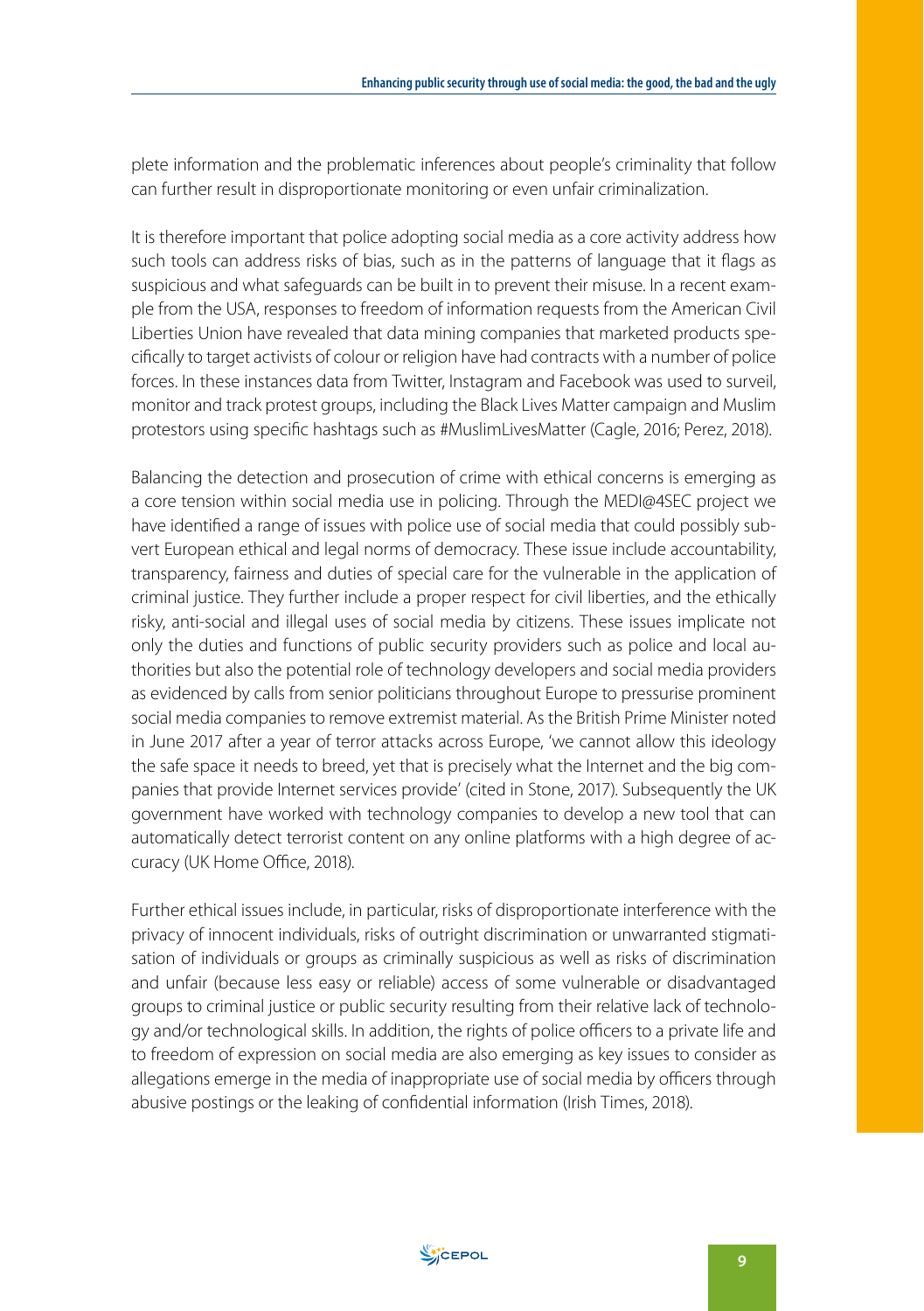Furthermore, the involvement of citizens in the provision of public security and criminal justice raises significant concerns from a legal perspective. These relate primarily to the difficulty of ensuring transparency, accountability and non-discrimination in the delivery of public security when functions are carried out by citizens driven by their own interpretations of the law and morality and without democratically legitimised authority. For example, in the UK a complex debate has raged over the extent to which the police should work with self-styled paedophile hunters - who for some are vigilantes or 'digilantes' acting outside of the law but for others could be a source of useful information that is increasingly used in prosecutions. These concerns are likely to persist and indeed grow as it becomes apparent that the police are unable - for a range of reasons - to deal with the proliferation of illegal and unethical behaviour online. Key challenges and risks for public security providers in responding to such behaviour, including on the Dark Web, include distinguishing between illegal and merely offensive or otherwise unethical behaviour, and determining the line between justified covert interactions with criminals and unjustified entrapment.

#### **Mainstreaming social media in policing**

Social media has added another dimension to the police tool-belt and has been a powerful force in driving organisational change within police departments (Lierbeman et al 2013; Meijer & Thaens 2013). However, the introduction of social media in policing has shown differences in the conditions required for success in adopting social media as a mainstream activity and the respective opportunities and threats this has presented. A European wide survey conducted with senior policing respondents elicited a series of needs, priorities and concerns about using social media now, and in the future. Specifically, it illuminated a series of important and *inter-linked considerations* that will either facilitate of stymie social media use by police forces in the near future. These are shown in Figure 1 below.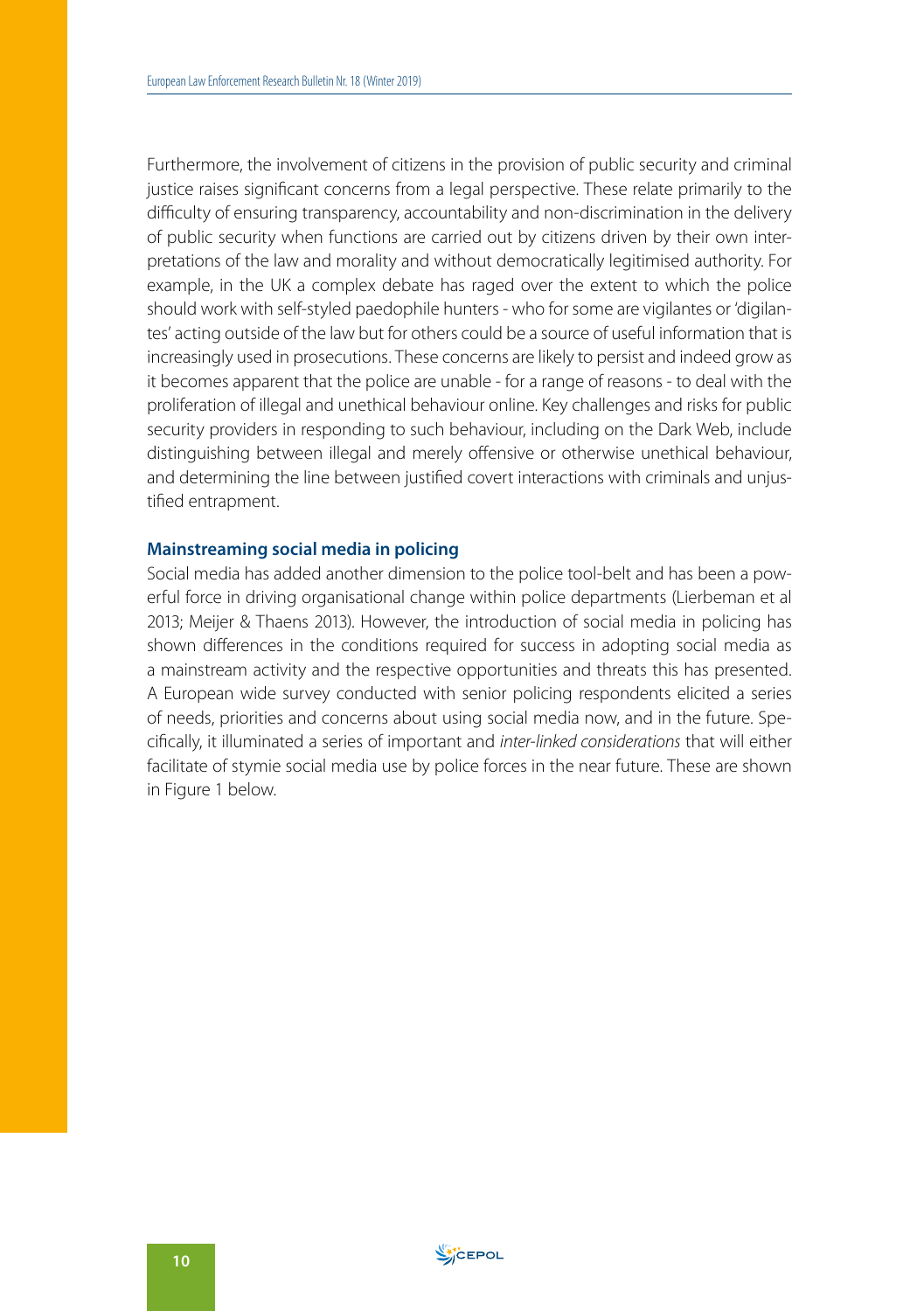| <b>Factor</b>                                     | <b>Description</b>                                                                                                                                                                                                 | <b>Effect</b>                                                                                                                                                                                                                                                            |
|---------------------------------------------------|--------------------------------------------------------------------------------------------------------------------------------------------------------------------------------------------------------------------|--------------------------------------------------------------------------------------------------------------------------------------------------------------------------------------------------------------------------------------------------------------------------|
| Greater engagement with the<br>public             | Engagement between LEAs and the pub-<br>lic through social media will increase two-<br>way communication and enable valuable<br>security information to be exchanged                                               | LEAs will have greater situational<br>awareness 'on the street' and<br>citizens will contribute to, and be<br>better informed about, security<br>issues                                                                                                                  |
| <b>Changes in public opinion</b>                  | The changes in the way public perceives<br>the trade-off between privacy and safety<br>will impact the way social media is used<br>for public security planning.                                                   | In the future, the public may have<br>a different perspective on how<br>important privacy actually is with<br>respect to the trade-off between<br>privacy and safety.                                                                                                    |
| Perception of usefulness and<br>ease of use       | Social media will become increasingly easy<br>to use in a range of situations                                                                                                                                      | Individuals / community will be<br>encouraged to use social media<br>as long as they feel confident that<br>they contribute to, and in return<br>receive, "public security"                                                                                              |
| Social media Popularity in<br><b>LEAs</b>         | The perceived importance of social media<br>for public security will influence the<br>viability of the presence of LEAs in social<br>media platforms as well as the prevalence<br>of private social media accounts | Active interaction and enrolment<br>in LEAs social media accounts will<br>be an important metric of the<br>successful implementation of the<br>venture                                                                                                                   |
| Law enforcement agency re-<br>organization        | Re-engineering of procedures, processes,<br>human and technology resources is need-<br>ed in order to embed social media within<br>their existing organizational structures.                                       | Develop social media strategies<br>and plans to respond and react<br>effectively in everyday policing op-<br>erations and emergency situations.                                                                                                                          |
| Privacy, transparency and lia-<br>bility concerns | Privacy, transparency & legal liability<br>regarding the use, misuse and errors in the<br>management of information and practices<br>followed by LEAs in social media                                              | Transparency between public<br>authorities and LEAs will play an<br>important role in the way citizens<br>embrace social media. Legal<br>liability & clear definitions of what<br>information is collected and by<br>whom is a significant component<br>to transparency. |
| <b>Changes in legislation</b>                     | Future changes in legislation will impact<br>the way social media is used for public<br>security planning.                                                                                                         | In the future, LEAs may have<br>different restrictions on what<br>information may be used and how<br>for public security planning.                                                                                                                                       |
| New Technological advance-<br>ments               | New technologies will have a great influ-<br>ence on the activities and behaviour of<br>citizens and organizations. Citizens rapidly<br>adapt to new social media and leave<br>previous ones behind.               | Citizens will have more oppor-<br>tunities for networking and LEAs<br>will have to be flexible in adapting<br>social media in order to continue<br>effective collaboration                                                                                               |
| <b>Financial burdens</b>                          | Financial impact of the adoption, training,<br>information upkeep and monitoring of<br>social media platforms                                                                                                      | Budgetary restrictions can affect<br>the number of staff and invest-<br>ment in technologies used for<br>social media engagement by LEAs<br>and its effective operation                                                                                                  |
| <b>Infrastructure concerns</b>                    | Social media technology tools and the re-<br>lated IT infrastructures needed, are under<br>continuous development and evolution.                                                                                   | The appropriate IT infrastructure<br>and tools to handle the continu-<br>ously increasing needs of storage<br>and processing of social media<br>data produced                                                                                                            |

#### **Figure 1:** Key factors for the uptake of social media in policing

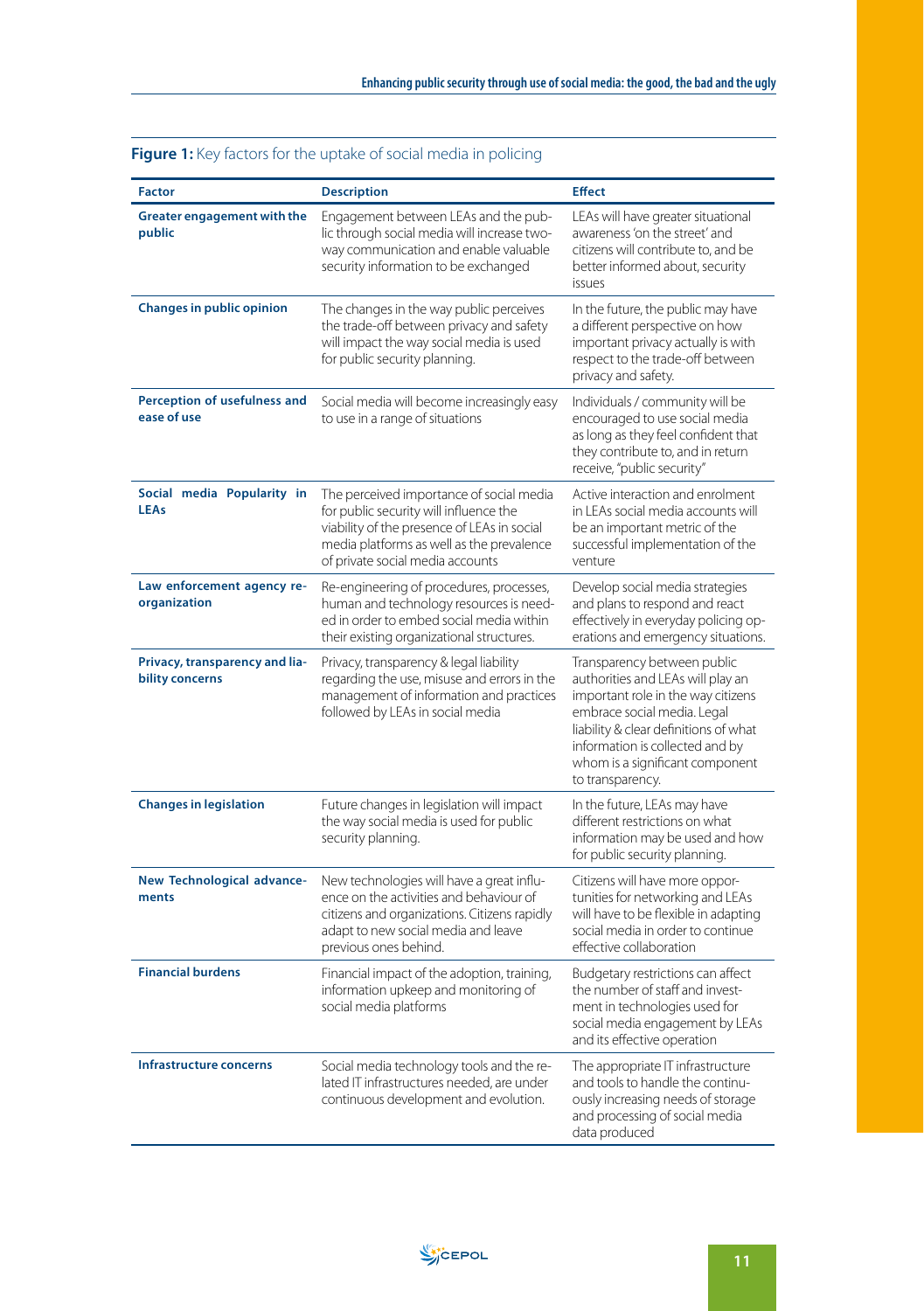From this analysis a number factors can be identified as key needs, notably advancing more user-friendly and user-attractive social media applications that are easier to use in policing. Also important in these new technological advancements are the ease with which community engagement and public relations can be facilitated through social media in a bi-directional way. Other key priorities that emerged centred upon how social media is bringing about significant changes in operations and practices and that assist police forces to become fully embedded into the digital world. Whist there is optimism about the impact and likelihood of change involving social media, a number of concerns remain prominent regarding how such change would be operationalized; notably around issues of data privacy, ethical and legal considerations, financial budgeting and the need for up to date infrastructure. In other words, whilst there is a 'promise' that social media will allow the police to do 'more for less' through efficiency gains and the facilitation of more joined-up and ethically-informed policing practices, the start up and running costs of such operations might affect the uptake of such techniques in future years.

#### **References**

- Archie B. (2016) Tweeting situational awareness during the Sydney siege, *Journal of Policing, Intelligence and Counter Terrorism*, 11, 14-29.
- Bartlett, J., Miller, C., Crump, J., & Middleton, L. (2013). *Policing in an information age,* London: Demos.
- BBC (2018) Germany starts enforcing hate speech law, *BBC News*. Retrieved from: <http://www.bbc.co.uk/news/technology-42510868>accessed on 1st January 2018
- Bryant, R & Bryant, S. (2014) Policing Digital Crime, Farnham: Ashgate.
- Cagle, M (2016) Facebook, Instagram, and Twitter Provided Data Access for a Surveillance Product Marketed to Target Activists of Color, *ACLU Blog.*<br>Retrieved from [https://www.aclunc.org/blog/facebook-instagram-and-twitter-provided-data-access-surveillance-product](https://www.aclunc.org/blog/facebook-instagram-and-twitter-provided-data-access-surveillance-product-marketed-target)[marketed-target](https://www.aclunc.org/blog/facebook-instagram-and-twitter-provided-data-access-surveillance-product-marketed-target) access on 11th October 2017
- Coaffee, J. (2017) Social media and the protection of crowded places, Counter-Terrorism Business, February, 83-85. Retrieved from <http://www.counterterrorbusiness.com/features/social-media-and-crowded-places> accessed on 20th March 2017
- De Smet, S. (2012) Een sociale media-strategie voor de politie. *Panopticon*, 33, 231.
- De Vries, A. & Smilda, F. (2014) Social Media: the new DNA revolution in investigation. Amsterdam, Reed Business Publications
- De Vries, A., (2016) BuurtWhatsApp: Goed beheer is complex. Retrieved from <http://socialmediadna.nl/buurtwhatsapp-goed-beheer-is-complex/> on 26th September 2016
- Denef, S., Kaptein, N., Bayerl, P. S., & Ramirez, L. (2012) Best practice in police social media adaptation. EU Project COMPOSITE. Retrieved from [http://www.composite-project.eu/index.php/1455/items/best-practice-in-police-social-media-adaptation](http://www.composite-project.eu/index.php/1455/items/best-practice-in-police-social-media-adaptation-second-report-on-technology-adaption.html)[second-report-on-technology-adaption.html](http://www.composite-project.eu/index.php/1455/items/best-practice-in-police-social-media-adaptation-second-report-on-technology-adaption.html) on 14th September 2016

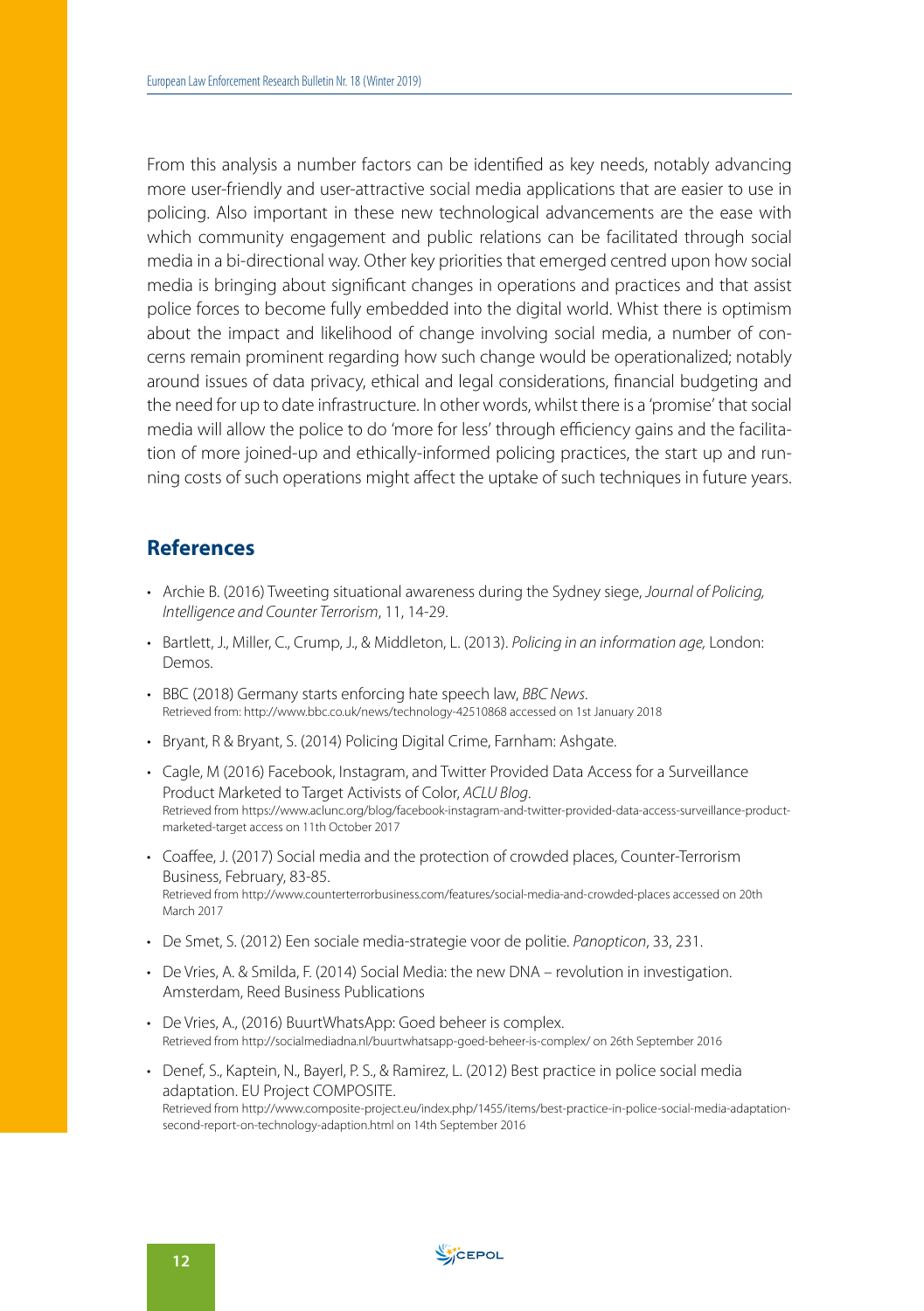- Foster, J. (2016) Social media in policing: How far have we come? *Policing Insight*. Retrieved from<https://policinginsight.com/analysis/social-media-policing-far-come/> on 9<sup>th</sup> September 2017.
	- Gerber, M. S. (2014) Predicting crime using Twitter and kernel density estimation. *Decision Support Systems*, 61, 115-125.
	- Goldsmith, A. (2015) Disgracebook policing: social media and the rise of police indiscretion. *Policing and Society*, 25, 249-267.
	- Grimmelikhuijsen, S. G., & Meijer, A. J. (2015) Does Twitter Increase Perceived Police Legitimacy? *Public Administration Review*, 75, 598-607.
	- Home Affairs Committee (2017) *Home Affairs Committee inquiry into Policing for the future: changing demands and new challenges.* Retrieved from [https://www.parliament.uk/business/committees/committees-a-z/commons-select/home-affairs](https://www.parliament.uk/business/committees/committees-a-z/commons-select/home-affairs-committee/news-parliament-2015/170111-new-inquiry-policing-future/)[committee/news-parliament-2015/170111-new-inquiry-policing-future/](https://www.parliament.uk/business/committees/committees-a-z/commons-select/home-affairs-committee/news-parliament-2015/170111-new-inquiry-policing-future/) on 9th January 2018
	- Heverin, T., & Zach, L. (2010) Twitter for city police department information sharing. *Proceedings of the American Society for Information Science and Technology*, 47, 1-7.
	- Huey, L., Nhan, J., & Broll, R. (2012) 'Uppity civilians' and 'cyber-vigilantes': The role of the general public in policing cyber-crime. *Criminology and Criminal Justice*, 13, 81-97.
	- Jamieson, S. (2016, January) Social media is the 'new neighbourhood policing' says prizewinning tweeting officer. *The Telegraph*. Retrieved from [https://www.telegraph.co.uk/news/uknews/crime/12083545/Social-media-is-the-new-neighbourhood](https://www.telegraph.co.uk/news/uknews/crime/12083545/Social-media-is-the-new-neighbourhood-policing-says-prize-winning-tweeting-officer.html)[policing-says-prize-winning-tweeting-officer.html](https://www.telegraph.co.uk/news/uknews/crime/12083545/Social-media-is-the-new-neighbourhood-policing-says-prize-winning-tweeting-officer.html) on at 13th September 2016.
	- Kumar, P. (2013) Law Enforcement and Mining Social Media: Where's the Oversight?, *Harvard: Internet Monitor.* Retrieved on 13<sup>th</sup> September 2016.
	- LexisNexis. (2014) Social Media Use in Law Enforcement Crime prevention and investigative activities continue to drive usage. *LexisNexis*.<br>Retrieved from<https://www.lexisnexis.com/risk/.../2014-social-media-use-in-law-enforcement.pdf> on 8<sup>th</sup> September 2016.
	- Lieberman, J. D., Koetzle, D., & Sakiyama, M. (2013) Police departments' use of Facebook: Patterns and policy issues. *Police Quarterly*, 16(4): 438–462.
	- Mair D. (2016) Westgate: A Case Study: How al-Shabaab used Twitter during an Ongoing Attack, *Studies in Conflict & Terrorism*, 40(1), 24–43.
	- Meijer, A.J. & Thaens, M. (2013). Social media strategies: Understanding the differences between North American police departments. *Government Information Quarterly*, 30, 343-350.
	- Mulder, T (2018) Dutch police social media activity raise privacy concerns*, Bellingcat*. Retrieved from [https://www.bellingcat.com/resources/case-studies/2018/02/10/dutch-police-social-media-activity-raise](https://www.bellingcat.com/resources/case-studies/2018/02/10/dutch-police-social-media-activity-raise-privacy-concerns/)[privacy-concerns/](https://www.bellingcat.com/resources/case-studies/2018/02/10/dutch-police-social-media-activity-raise-privacy-concerns/) on 10<sup>th</sup> February 2018
	- Perez, C. (2018) Boston cops used social media to spy on black, Muslim protesters: ACLU, *New York Post*.
	- Retrieved from [https://nypost.com/2018/02/07/boston-cops-used-social-media-to-spy-on](https://nypost.com/2018/02/07/boston-cops-used-social-media-to-spy-on-black-muslim-protesters-aclu/)[black-muslim-protesters-aclu/](https://nypost.com/2018/02/07/boston-cops-used-social-media-to-spy-on-black-muslim-protesters-aclu/) on 7<sup>th</sup> February 2018
	- Procter, R., Crump, J., Karstedt, S., Voss A. & Cantijoch, M. (2013) Reading the riots: what were the police doing on Twitter? *Policing and Society*, 23, 4, 413-36.